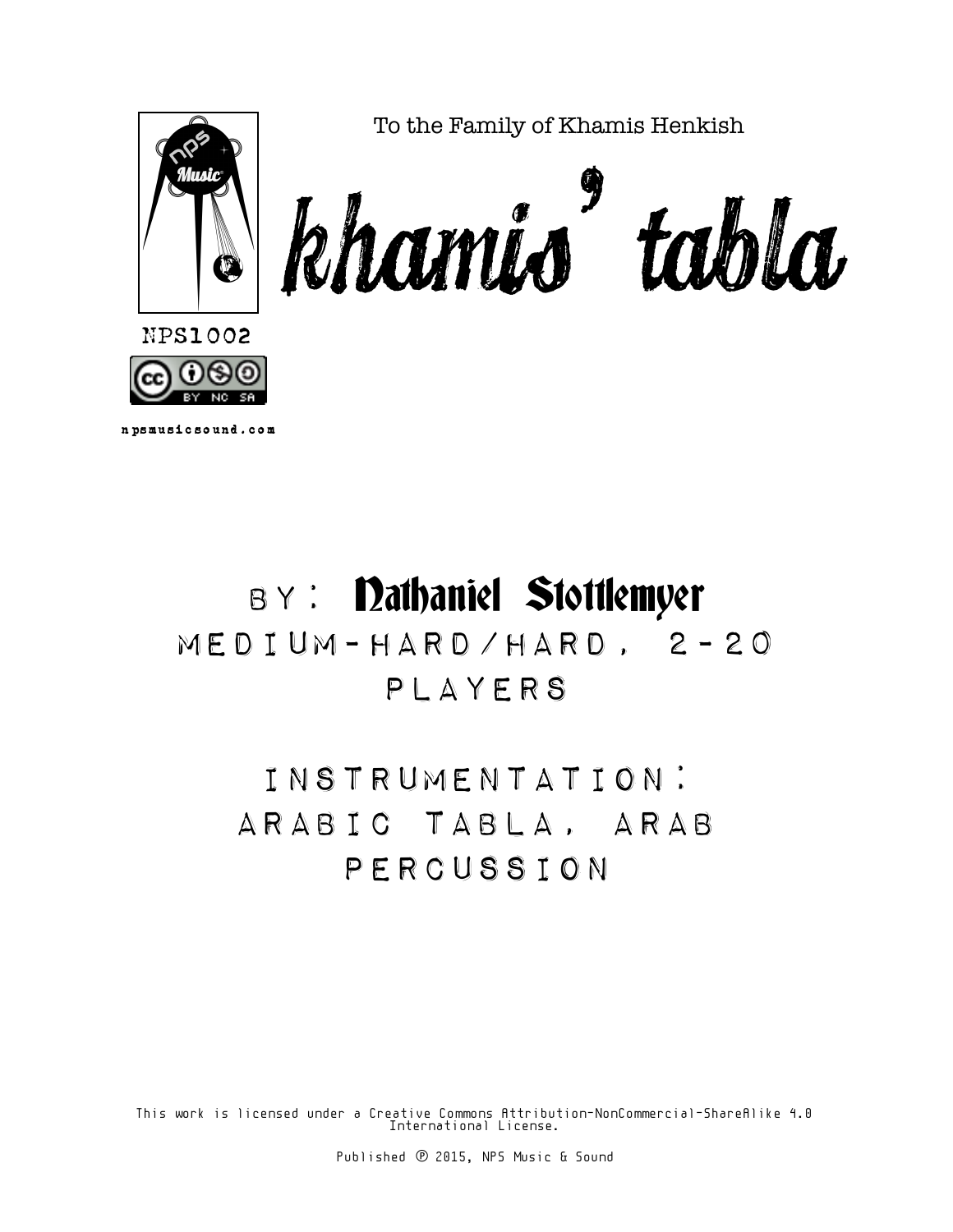## **Performance Notes:**

Khamis' Tabla is composed in memory of the great Egyptian tabla virtuoso, Khamis Henkish, and dedicated to his family. This piece is written as a solo for the Arab sumbati tabla with accompanying Arab percussion. The Arab percussion accompanying the tabla soloist should be diverse. Suggestions for accompanying instruments include dohola (bass tablas) and tar/ def (frame drums). A single riq may also be included in addition to a single Egyptian mazhar (large tambourine) and single tabl baladi (bass drum).

Performers of the this piece should be familiar with traditional performance techniques for Arab percussion. The Arab sumbati tabla produces three basic tones; *dum*, *takk/ka* and *sakk*. *Dum* is the open tone played with the dominant hand on the center of the skin. *Takk (right)/Ka (left)* is played with the ring finger on the edge of the skin at the rim. *Sakk* is the slap tone, played by striking the skin in the center with a stopped hand. Muted *Ka* is accomplished by muting the skin with the dominant hand while sounding the *Ka* with the opposing hand.

**Key:**



This work is licensed under a Creative Commons Attribution-NonCommercial-ShareAlike 4.0 International License.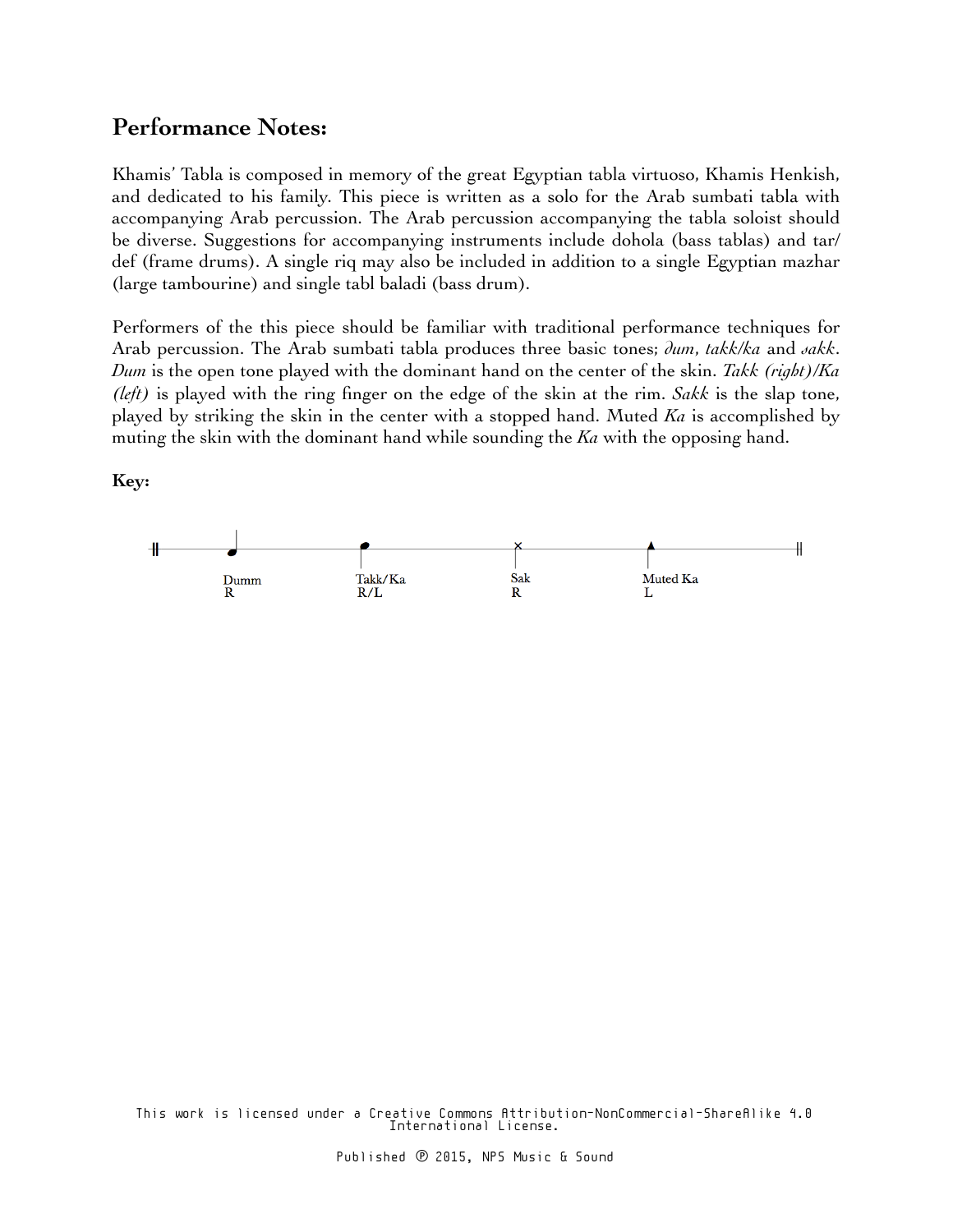To the Family of Khamis Henkish

Khamis' Tabla

Nathaniel Stottlemyer



This work is licensed under a Creative Commons Attribution-NonCommercial-ShareAlike 4.0 International License. Published ℗ 2015, NPS Music & Sound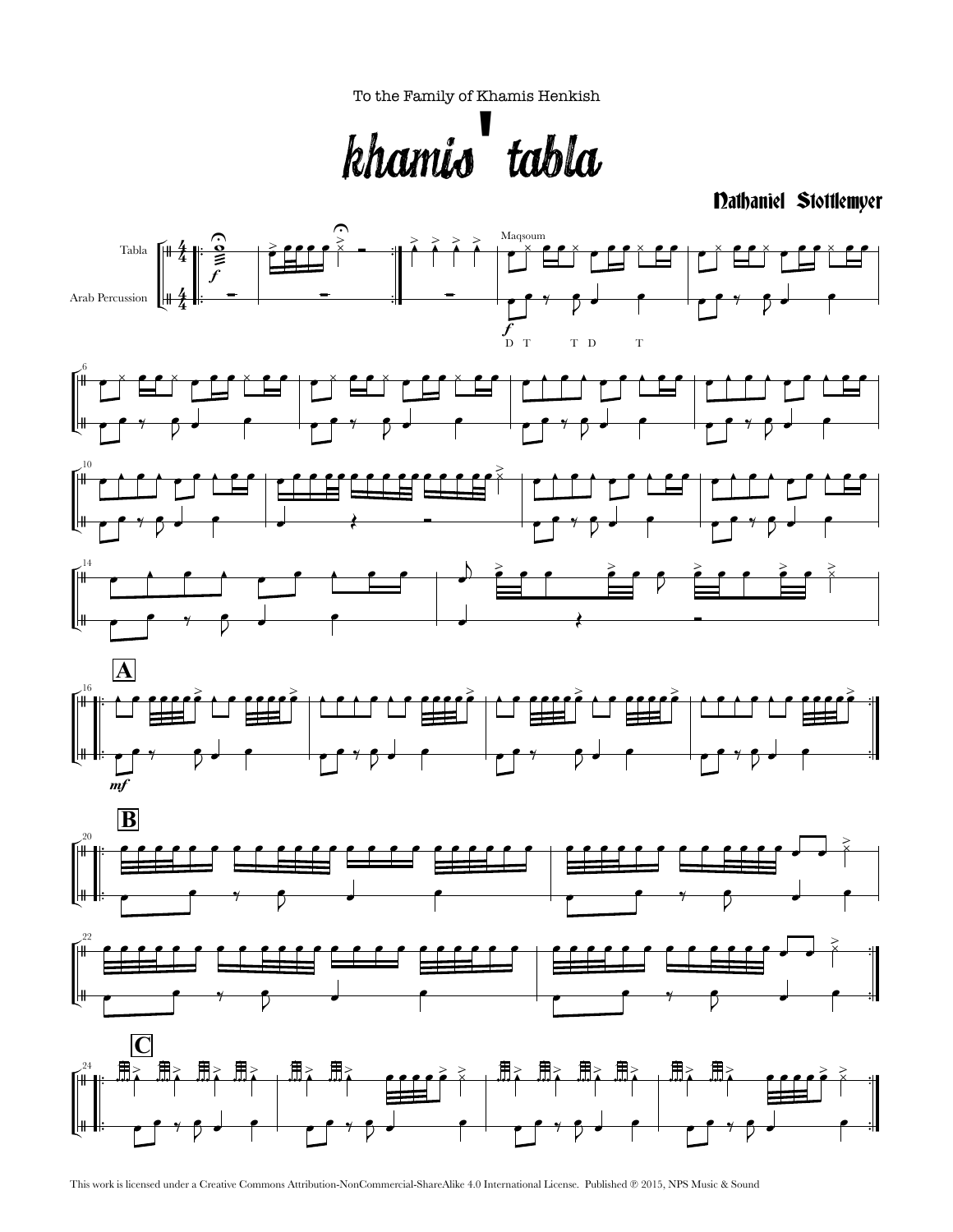